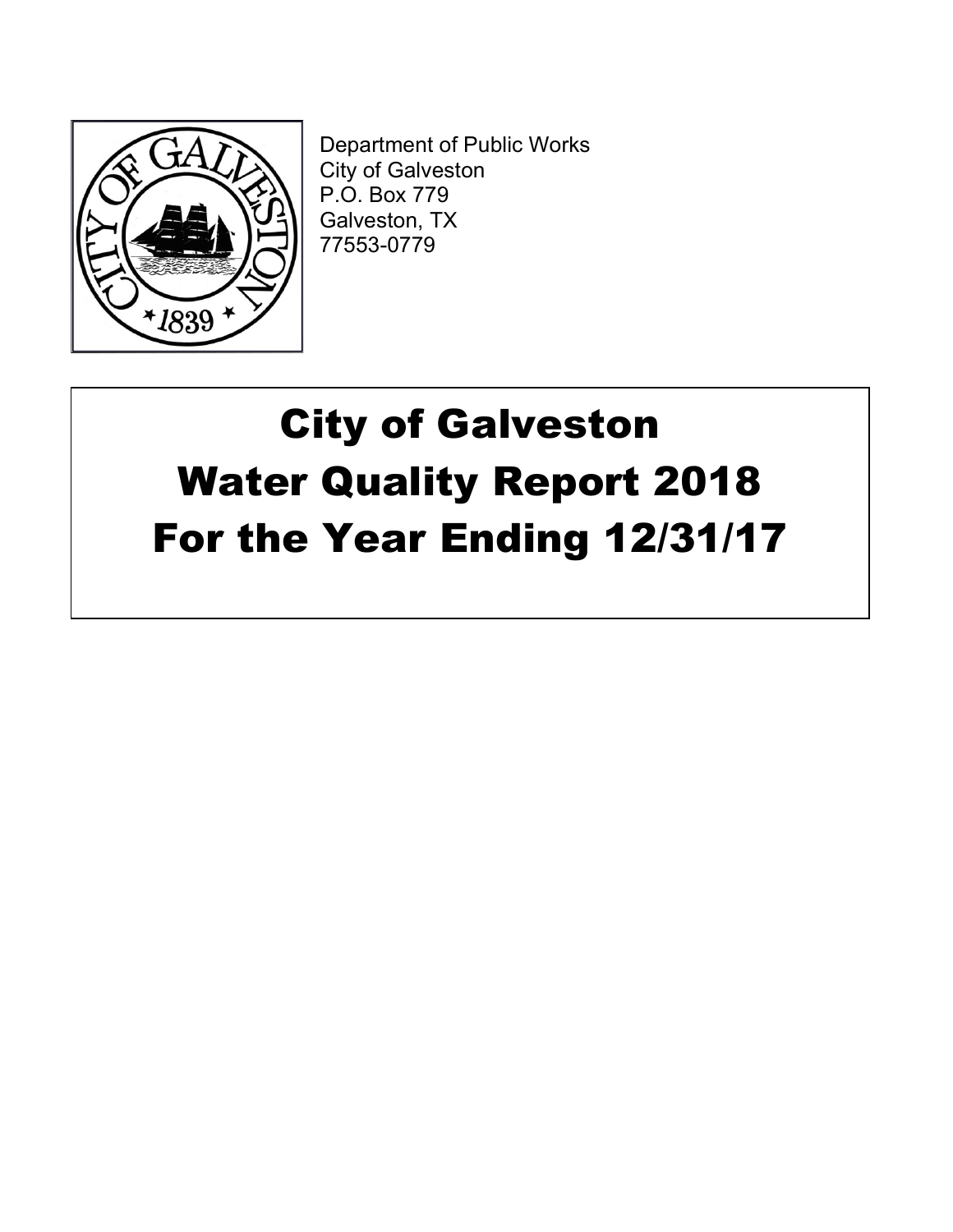# **City of Galveston** *2017 Drinking Water Quality Report*

**City of Galveston Municipal Utilities Department Customer Service (409) 797-3550 Main Office (409) 797-3630**

## **Special Notice**

You may be more vulnerable than the general population to certain microbial contaminants, such as Cryptosporidium, in drinking water. Infants, some elderly or immunocompromised persons such as those undergoing chemotherapy for cancer; those who have undergone organ transplants; those who are undergoing treatment with steroids; and people with HIV / AIDS or other immune system disorders can be particularly at risk from infections. You should seek advice about drinking water from your physician or health care providers. Additional guidelines on appropriate means to lessen the risk of infection by Cryptosporidium are available from the Safe Drinking Water Hotline (800) 426-4791.

## **Public Participation Opportunities**

There are many opportunities available to learn more about the City of Galveston's Municipal Utilities Department and water quality. For inquiries, questions or concerns about water quality, public participation, policy decisions or to request a speaker for your group, call (409) 797-3630.

The Municipal Utilities Department is part of the city government. All legislative, policy, and budgetary decisions for the department are made by the City Council. Unless otherwise posted, City Council meets on the fourth Thursday of every month at 1:00 p.m. at 823 Rosenberg.

## **Internet Access to City Web Site**

The Internet access to the City of Galveston is: http://www.cityofgalveston.org

## **Internet Access - Drinking Water Quality Report**

The Internet access to the City of Galveston Water Quality Report (Consumer Confidence Report) is: http://www.galvestontx.gov/consumerconfidencereport

## **OUR DRINKING WATER IS REGULATED**

This Report is a summary of the quality of the water we provide our customers. The analysis was made by using the data from the most recent U.S. Environmental Protection Agency (EPA) required tests and is presented in the attached pages. We hope this information helps you become more knowledgeable about what's in your drinking water.

## **Source of Drinking Water**

The sources of drinking water (both tap water and bottled water) include rivers, lakes, streams, ponds, reservoirs, springs, and wells. As water travels over the surface of the land or through the ground, it dissolves naturally-occurring minerals, and in some cases, radioactive material, and can pick up substances resulting from the presence of animals or from human activity.

Contaminants that may be present in source water before treatment include: Microbial contaminants, such as viruses and bacteria, which may come from sewage treatment plants, septic systems, agricultural livestock operations, and wildlife.

Inorganic contaminants, salts and metals, which can be naturally-occurring or result from urban storm water runoff, industrial or domestic wastewater discharges, oil and gas production, mining, or farming.

Pesticides and herbicides, which may come from a variety of sources such as agriculture, urban storm water runoff, and residential uses.

Organic chemical contaminants, including synthetic and volatile organic chemicals, which are by-products of industrial processes and petroleum production, and can also, come from gas station, urban storm water runoff, and septic systems.

Radioactive contaminants, which can be naturally-occurring or be the result of oil and gas production and mining activities.

## **En Espanol**

Este reporte incluye informacion importante sobre el aqua para tomar. Si tiene preguntas o discusiones sobres este reporte en espanol, favor de llamar al tel. (409) 797-3630 par hablar con una persona bilingue en Espanol.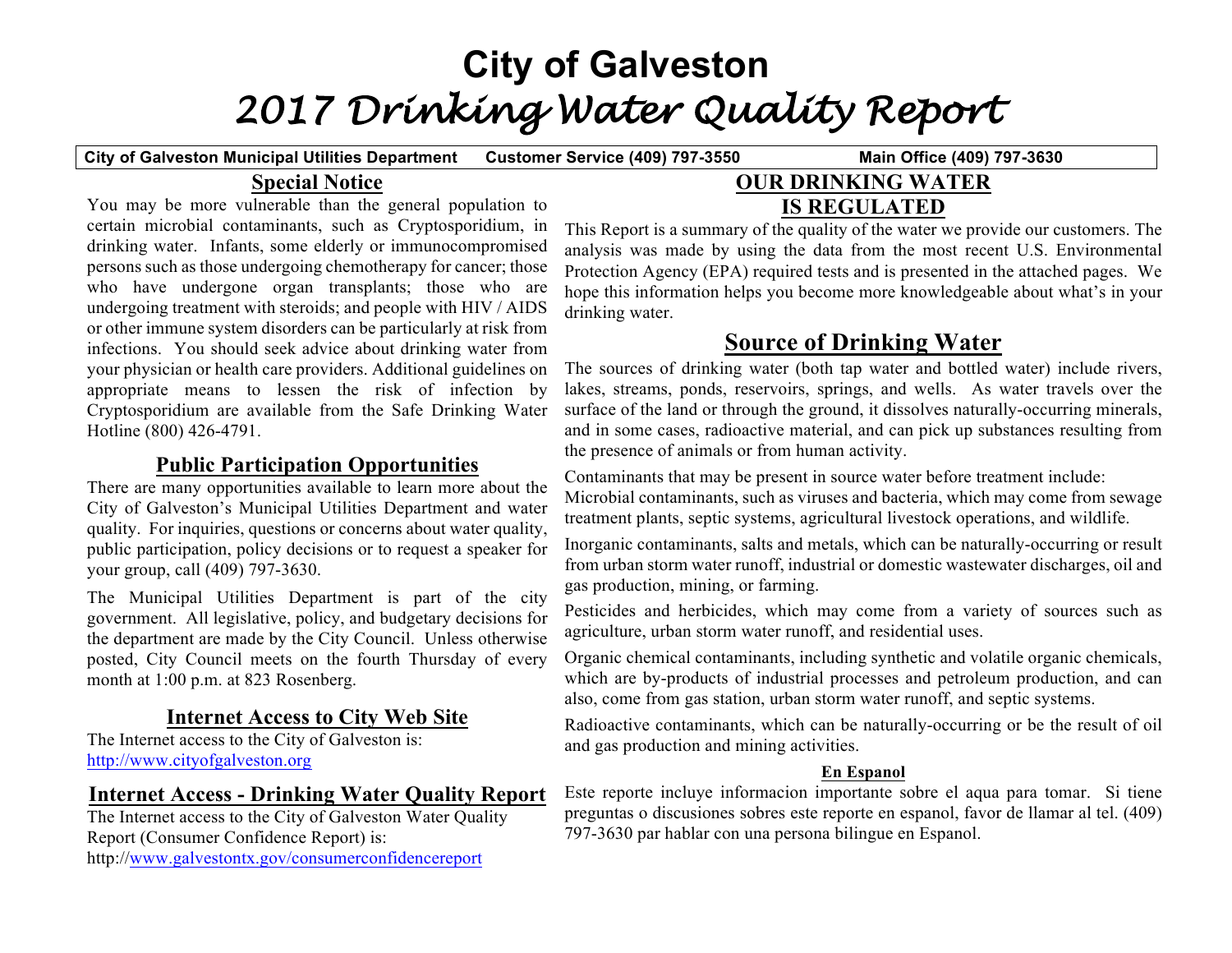## **Where do we get our Water?**

In September of 2001, the City of Galveston started to receive its water supply from the Gulf Coast Water Authority's Thomas A. Mackey Water Treatment Plant in Texas City. The Gulf Coast Water Authority (GCWA) owns 212 million gallons per day in water rights from the Brazos River and provides water for agriculture, industry and municipal use. All water travels through 150 miles of canals stretching from the Brazos River, across Fort Bend, Brazoria and Galveston Counties to the GCWA's raw water reservoir located near Highway 146 in Texas City.

A Source Water Susceptibility Assessment for your drinking water sources is currently being updated by the Texas Commission on Environmental Quality. This information describes the susceptibility and types of constituents that may come into contact with your drinking water source based on human activities and natural conditions. The information contained in the assessment allows us to focus our source water protection strategies. Some of this source water assessment information will be available later this year on Texas Drinking Water Watch at http://dww.tceq.state.tx.us/DWW/. For more information on source water assessments and protection efforts at our system, please contact us.

## **ALL drinking water may contain contaminants.**

When drinking water meets federal standards there may not be any health based benefits to purchasing bottled water or point of use devises.

Drinking water, including bottled water, may reasonably be expected to contain at least small amounts of some contaminants. The presence of these contaminants does not necessarily indicate that water poses a health risk. More information about contaminants and potential health effects may be obtained by calling EPA's Safe Drinking Water Hotline (800) 426-4791.

## **Secondary Constituents**

Many constituents (such as calcium, sodium, or iron) which are often found in drinking water, can cause taste, color, and odor problems. The taste and odor constituents are called secondary constituents and are regulated by the State of Texas, not the EPA. These constituents are not causes for health concern. Therefore, secondaries are not required to be reported in this document but they may greatly affect the appearance and taste of your water.

United States Environmental Protection Agency http://www.epa.gov/safewater

Texas Department of Health http://www.tdh.texas.gov

**Required Additional Health Information for Lead: I**f present, elevated levels of lead can cause serious health problems, especially for pregnant women and young children. Lead in drinking water is primarily from materials and components associated with service lines and home plumbing. This water supply is responsible for providing high quality drinking water but cannot control the variety of materials used in plumbing components. When your water has been sitting for several hours, you can minimize the potential for lead exposure by flushing you tap for 30 seconds to 2 minutes before using water for drinking or cooking. If you are concerned about lead in your water you may wish to have your water tested. Information on lead in drinking water, testing methods, and steps you can take to minimize exposure is available from the Safe Drinking Water Hotline or at http://www.epa.gov/safewater/lead.

**Water Loss Report**: The City of Galveston has determined that the percentage annual water loss for 2017 was 37.45%. Water loss comes from factors such as meter inaccuracy, service line leaks, water main leaks and unauthorized water use. If you have questions in regard to this, please contact the Public Works Office (409) 797-3630.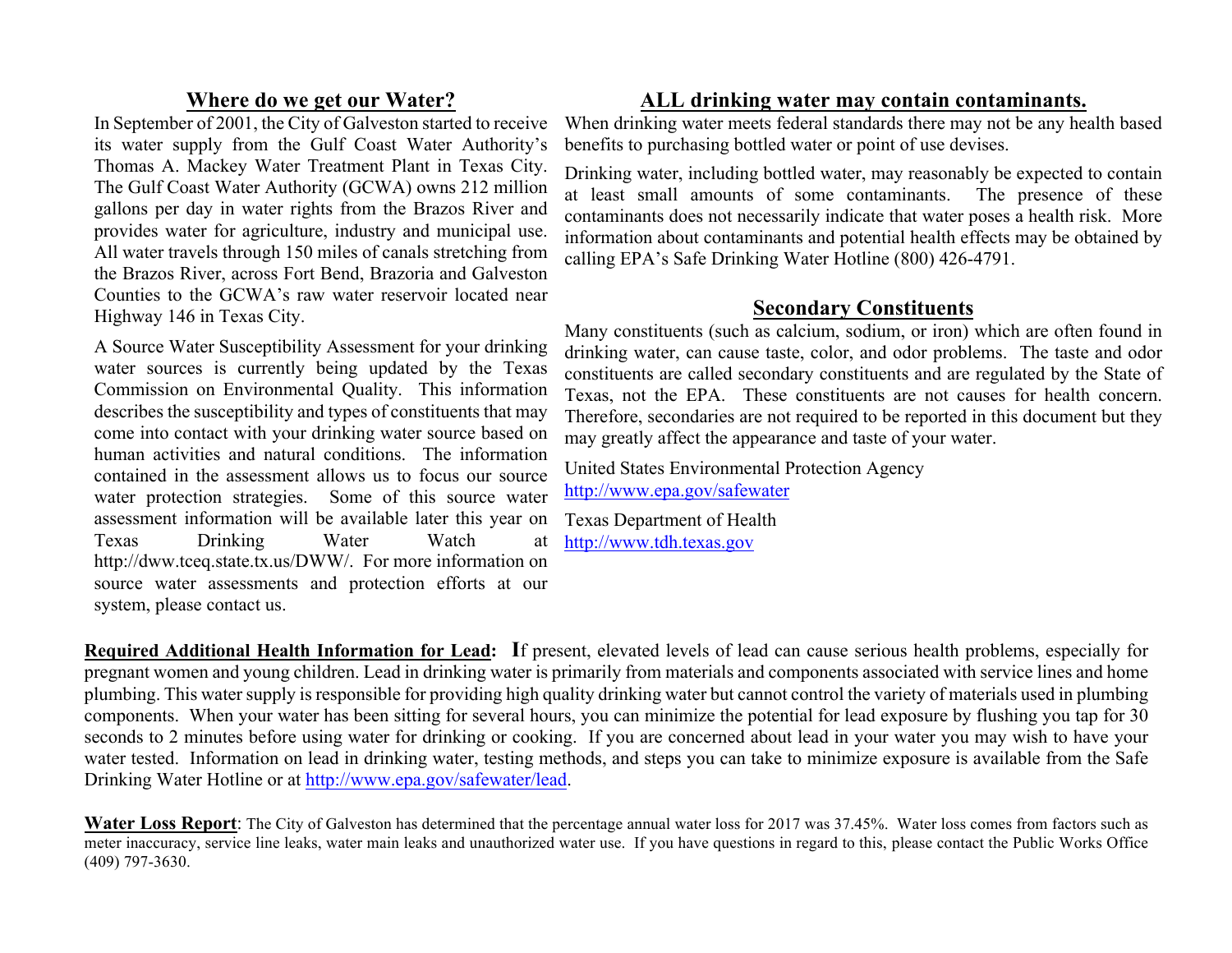## **About The following Pages**

The pages that follow list all of the federally regulated or monitored contaminants which have been found in your drinking water. The U.S. EPA requires water systems to test for up to 97 contaminants.

#### **Abbreviations/Definitions:**

**Maximum Contaminant Level Goal - MCLG -** The level of a contaminant in drinking water below which there is no known or expected risk to health. MCLGs allow for a margin of safety. **Maximum Contaminant Level – MCL -** The highest permissible level of a contaminant that is allowed in drinking water. MCLs are set as close to the MCLGs as feasible using the best available treatment technology.

**Maximum Residual Disinfectant Level-MRD-**. The highest level of a disinfectant allowed in drinking water without causing an unacceptable possibility of adverse health effects.

**Treatment Technique –** A required process intended to reduce the level of a contaminant in drinking water.

**Action Level -** The concentration of a contaminant which, if exceeded, triggers treatment or other requirements that a water system must follow.

**Turbidity -** A measure of the cloudiness of water. We monitor it because it is a good indicator of the effectiveness of our filtration system.

**NTU – Nepholometric Turbidity Units -** This is the unit used to measure water turbidity.

**MFL - Million fibers per liter -** A measure of asbestos.

**pCi/L** - **Picocuries per liter -** A measurement of radioactivity in water.

**ppm - Parts per million** - One part per million, or milligrams per liter (mg/l).

**ppb - Parts per billion** - One part per billion, or micrograms per liter.

**ppt - Parts per trillion** - One part per trillion, or nanograms per liter.

**ppq - Parts per quadrillion** - One part per quadrillion, or picograms per liter.

#### **Inorganic Contaminants**

| Year (Range) | Contaminant            | Average<br>Level | Minimum<br>Level | Maximum<br>Level | <b>MCL</b> | <b>MCLG</b>    | Unit of<br>Measure | Source of Contaminant                                                                                                         |
|--------------|------------------------|------------------|------------------|------------------|------------|----------------|--------------------|-------------------------------------------------------------------------------------------------------------------------------|
| 2017         | Barium                 | 0.0911           | 0.0911           | 0.0911           |            |                | ppm                | Discharge of drilling wastes; discharge from metal refineries; erosion of<br>natural deposits.                                |
| 2017         | Fluoride               | 0.21             | 0.21             | 0.21             | 4          |                | ppm                | Erosion of natural deposits; water additive which promotes strong teeth;<br>discharge from fertilizer and aluminum factories. |
| 2017         | Nitrate                | 0.00             | 0.71             | 1.01             | 10         | 10             | ppm                | Runoff from fertilizer use; leaching from septic tanks, sewage; erosion of<br>natural deposits.                               |
| 2017         | Gross beta<br>emitters | < 4.0            | $<$ 4.0          | < 4.0            | 50         | $\overline{0}$ | pCi/L              | Decay of natural and man-made deposits.                                                                                       |
| 2017         | Nitrite                | 0.02             | 0.00             | 0.02             |            |                | ppm                | Runoff from fertilizer use; leaching from septic tanks, sewage; erosion of<br>natural deposits.                               |

#### **Organic Contaminants**

| Year | Contaminant | Highest<br>Average | Minimum<br>Level | Maximum<br>Level | <b>MCL</b> | <b>MCLG</b> | Unit of<br>Measure | Source of Contaminant                    |
|------|-------------|--------------------|------------------|------------------|------------|-------------|--------------------|------------------------------------------|
| 2017 | Simazine    | < 0.07             | < 0.07           | < 0.07           |            |             | ppb                | Herbicide runoff.                        |
| 2017 | Atrazine    | < 0.10             | < 0.10           | < 0.10           |            |             | ppb                | Runoff from herbicide used on row crops. |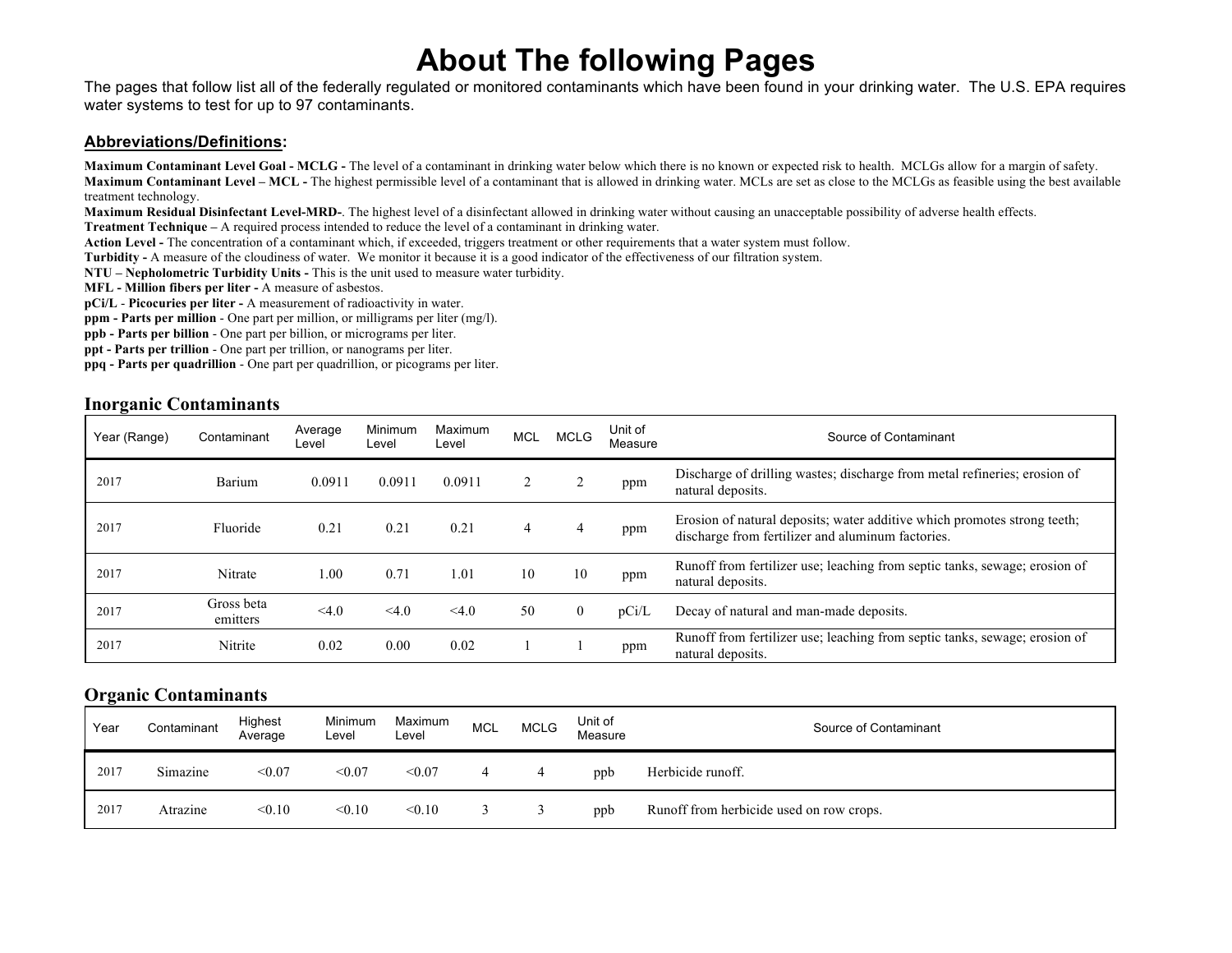#### **Disinfection Byproducts**

| Year<br>(Range) | Contaminant               | Average<br>Level | Minimum<br>Level | Maximum<br>Level | <b>MCL</b> | Jnit of<br>Measure | Source of Contaminant                     |
|-----------------|---------------------------|------------------|------------------|------------------|------------|--------------------|-------------------------------------------|
| 2017            | Total Haloacetic<br>Acids | 17.0             | 0.0              | 21.5             | 60         | ppb                | Byproduct of drinking water disinfection. |
| 2017            | Total<br>Trihalomethanes  | 56.0             | 22.3             | 76.8             | 80         | ppb                | Byproduct of drinking water disinfection. |

## **Required Additional Health Information about Trihalomethanes (TTHM)**

Some people who drink water containing trihalomethanes in excess of the MCL over many years may experience problems with their liver, kidneys, or central nervous systems, and may have an increased risk of getting cancer. Unregulated Contaminants

Bromoform, chloroform, bromodichloromethane, and dibromochloromethane are disinfection byproducts. There is no maximum contaminat level for these chemicals at the entry point to distribution.

| Year | Contaminant                 | Average<br>Level | Minimum<br>∟evel | Maximum<br>Level | Unit of<br>Measure | Source of Contaminant                     |
|------|-----------------------------|------------------|------------------|------------------|--------------------|-------------------------------------------|
| 2017 | Chloroform-                 | 7.46             | 2.6              | 19.9             | ppb                | Byproduct of drinking water disinfection. |
| 2017 | Bromoform                   | 6.68             | 2.8              | 14.7             | ppb                | Byproduct of drinking water disinfection. |
| 2017 | <b>Bromodichloromethane</b> | 11.74            | 6.8              | 22.7             | ppb                | Byproduct of drinking water disinfection. |
| 2017 | Dibromochloromethane        | 13.69            | 7.8              | 24.1             | ppb                | Byproduct of drinking water disinfection. |

#### **Lead and Copper**

| Year | Contaminant | MCLG | Number of Sites<br><b>Exceeding Action</b><br>Level | Action<br>Level | Unit of<br>Measure | Source of Contaminant                                                                                      |
|------|-------------|------|-----------------------------------------------------|-----------------|--------------------|------------------------------------------------------------------------------------------------------------|
| 2017 | Lead        |      |                                                     |                 | ppb                | Corrosion of household plumbing systems; Erosion of natural deposits.                                      |
| 2017 | Copper      |      |                                                     |                 | ppm                | Erosion of natural deposits: Leaching from wood preservatives; Corrosion of<br>household plumbing systems. |

#### **Turbidity**

Turbidity has no health effects. However, turbidity can interfere with disinfection and provide a medium for microbial growth. Turbidity may indicate the presence of disease-causing organisms. These organisms include bacteria, viruses, and parasites that can cause symptoms such as nausea, cramps, diarrhea and associated headaches.

| Year | Contaminant | <b>Highest Single</b><br>Measurement | Lowest Monthly<br>% of Samples<br><b>Meeting Limits</b> | Turbidity<br>Limits | Unit of<br>Measure |              | Source of Contaminant |
|------|-------------|--------------------------------------|---------------------------------------------------------|---------------------|--------------------|--------------|-----------------------|
| 2017 | Turbidity   | 0.23                                 | 100%                                                    | 0.3                 | <b>NTU</b>         | Soil runoff. |                       |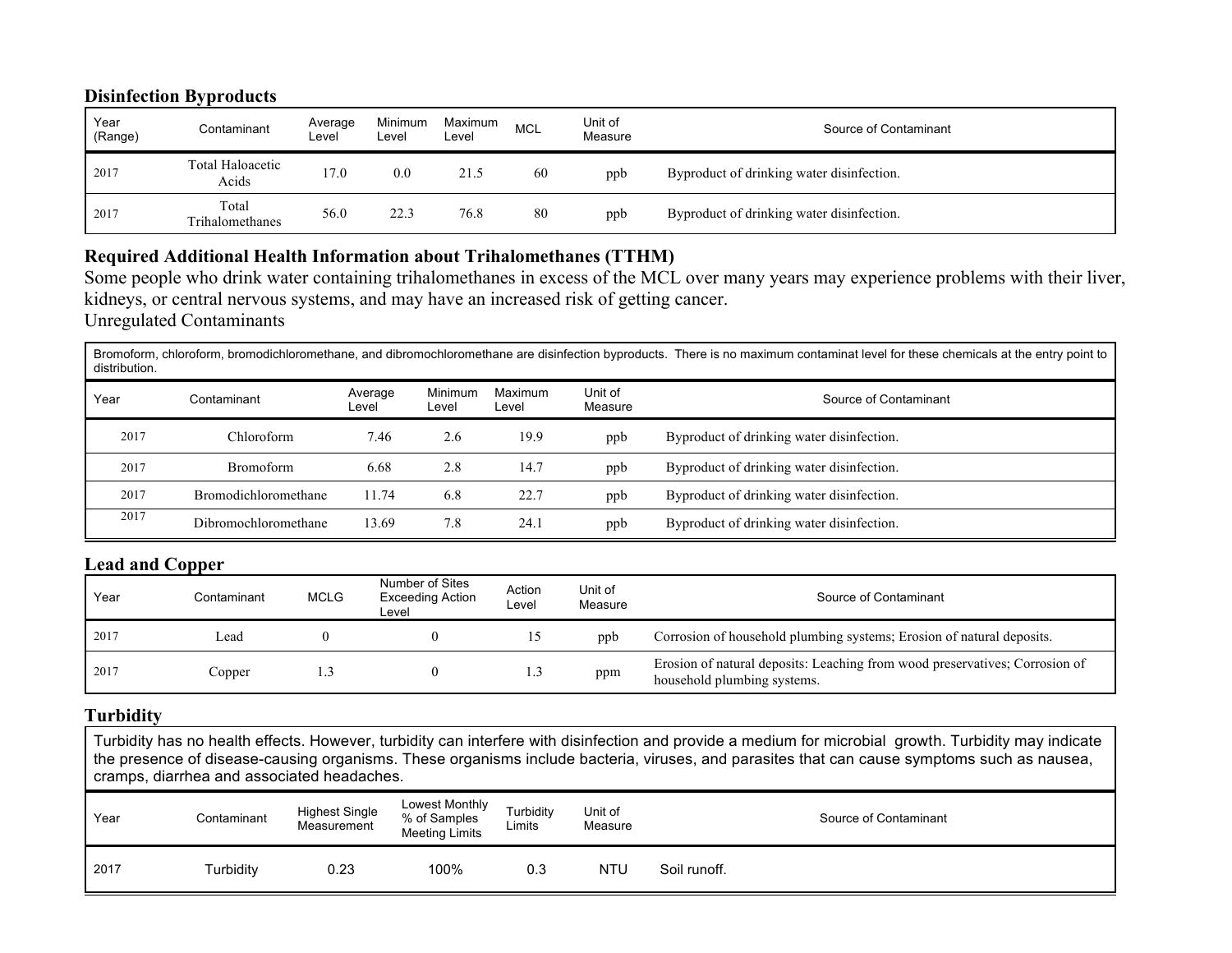## **COLIFORMS What are coliforms?**

Total coliform bacteria are used as indicators of microbial contamination of drinking water because testing for them is easy. While not disease-causing organisms themselves, they are often found in association with other microbes that are capable of causing disease. Coliform bacteria are hardier than many disease-causing organisms; therefore, their absence from water is a good indication that the water is microbiologically safe for human consumption. Fecal coliform bacteria and, in particular, E. coli, are members of the coliform bacteria group originating in the intestinal tract of warm-blooded animals and are passed into the environment through feces. The presence of fecal coliform bacteria (E. coli) in drinking water may indicate recent contamination of the drinking water with fecal material. The following table indicates whether total coliform or fecal coliform bacteria were found in the monthly drinking water samples submitted for testing by your water supplier last year.

#### **Coliform Bacteria**

| Maximum<br>Contaminant Level<br>Goal | Total Coliform<br>Maximum<br>Contaminant Level | Highest No. of<br>Positive | Fecal Coliform or<br>E. Coli Maximum<br>Contaminant Level | Total No. of<br>Positive E. Coli or<br>Fecal Coliform<br>Samples | Violation | Likely Source of<br>Contamination       |
|--------------------------------------|------------------------------------------------|----------------------------|-----------------------------------------------------------|------------------------------------------------------------------|-----------|-----------------------------------------|
|                                      | 5% of monthly<br>samples are<br>positive       | 2.7                        |                                                           |                                                                  | No        | Naturally present in<br>the environment |

## **Maximum Residual Disinfectant Level**

| Year | Disinfectant       | Average<br>∟evel | Minimum<br>∟evel | Maximum<br>Level | MRDL | <b>MRDLG</b> | Units | Source                                   |
|------|--------------------|------------------|------------------|------------------|------|--------------|-------|------------------------------------------|
| 2017 | <b>Chloramines</b> | າາາ              | 0.50             | 4.00             | 4.0  | 4.0          | ppm   | Disinfectant used to control<br>microbes |